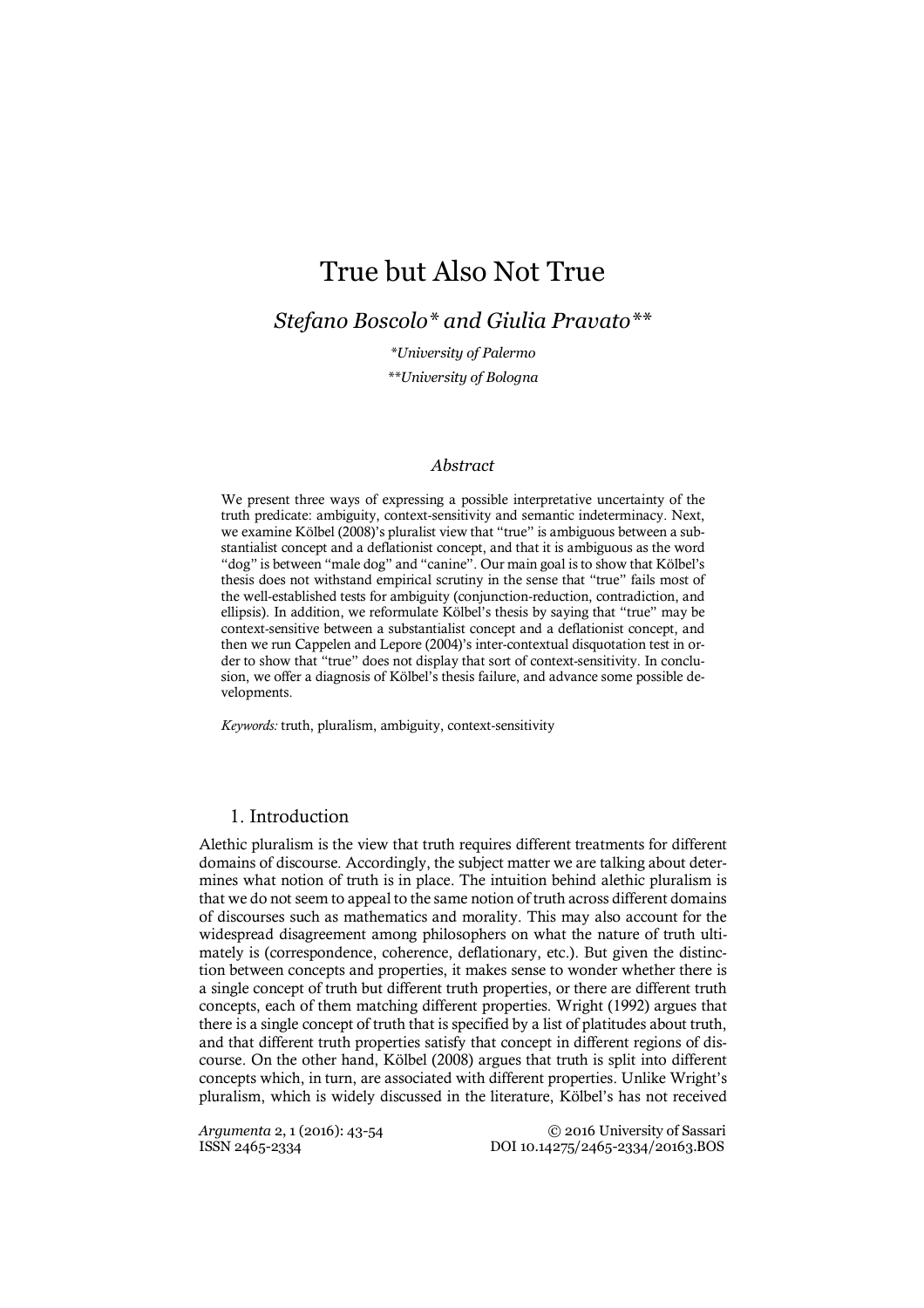much attention yet. Our goal is to examine whether or not Kölbel's pluralism is tenable by looking at how ordinary speakers use the truth predicate.

Kölbel claims that the predicate "true" displays an interpretative uncertainty in natural language between two concepts: a deflationary concept and a substantialist concept. The former, TRUTH-D, is exhausted by the equivalence schema "<p> is true iff p"; the latter, TRUTH-C, involves a relation between truth-bearers and objective states of affairs. At first glance, it is unclear what sort of interpretative uncertainty Kölbel has in mind, as there are at least three ways of fleshing out his claim: the predicate "true" could be ambiguous, context-sensitive or indeterminate. Although these attributes are closely related to one another, as they all point to a lack of certainty, it is nonetheless possible to set them apart. Our inquiry mainly addresses the thesis that "true" is ambiguous and touches on the context-sensitivity alternative.<sup>1</sup>

Let us first introduce some basic terminology. Consider the pun "burying a treasure by the river, Barbarossa is putting his money in the bank". The pun is admittedly funny when one recognizes that "bank" is ambiguous between an organization that provides financial services and the side of a river. Ambiguity is generally defined as a matter of two or more lexical entries that correspond to the same word (e.g. financial-bank and river-bank). Sometimes it is also useful to draw a further distinction between two forms of ambiguity: homonymy and polysemy. A word is homonymous if it has one single phonological form and two separate dictionary entries. For example, the word "coach" has two unrelated meanings: one is trainer; the other is bus. On the other hand, a word is polysemic if it has one single phonological form and two distinct but related meanings. A polysemic word is "face", which can either refer to the part between the forehead and the chin or to the forward part of a clock. Yet the two meanings are conceptually related in that they refer to the front of an object.

It may be hard to tell whether a term is homonymous or polysemic. The word "bank" is clearly homonymous between river and financial institution; nonetheless, it may be considered polysemic between financial institution and relying on someone (as in the expression "you can bank on me") because of the underlying theme of security. For the sake of simplicity, we will lump homonymy and polysemy together and consistently use the term "ambiguity".

Context sensitivity is variability in content due to changes in the context of utterance without any changes in word usage. For example, the personal pronoun "I" is context-sensitive because it shifts reference depending on who is uttering it; but notice that "I" is not ambiguous. Looking up "bank" in the dictionary, we notice two distinct entries that correspond to it. And we conclude from that evidence that the word "bank" must be ambiguous. The personal pronoun "I", by contrast, has only one single lexical entry. To put it another way, "I" has one single lexical entry regardless of whoever is uttering it. Ambiguity, roughly speaking, is a property of the meaning of terms on their own, whereas context-sensitivity is determined by a mix of linguistic facts on the one hand, and non-linguistic facts about possible contexts of utterance on the other.

<sup>&</sup>lt;sup>1</sup> We mainly examine the ambiguity thesis because Kölbel himself (2008) considers the truth predicate as ambiguous. To be fair, Kölbel also suggests that "true" might display pragmatically ambiguity or context-sensitivity, although he seems to be in favor of syntactic ambiguity (2008: 369). We would also like to emphasize that Kölbel does not take into account "true" as indeterminate.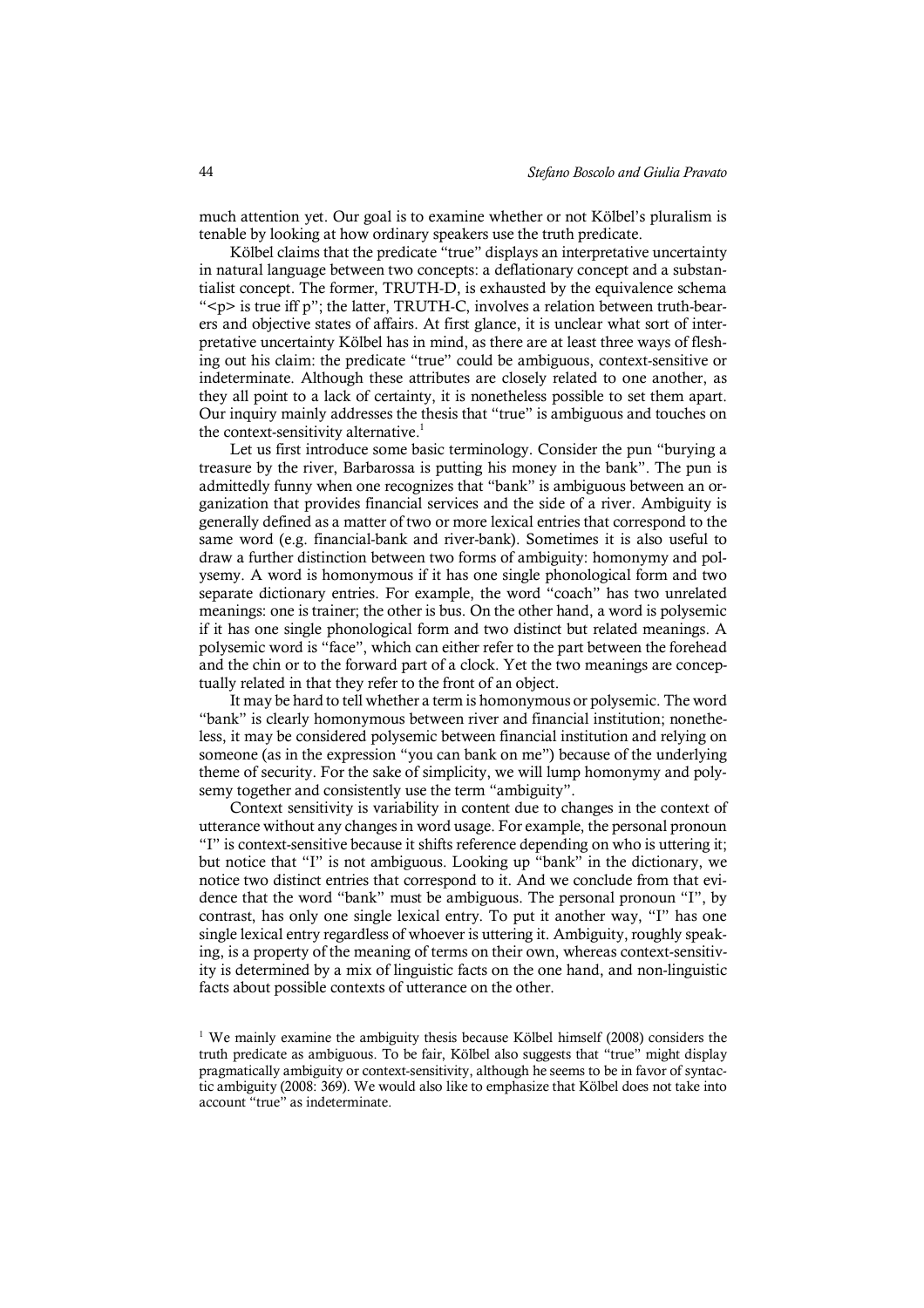#### *True but Also Not True* 45

Keeping the distinction between ambiguity and context-sensitivity is a thorny issue when the dictionary cannot be a reliable tool. Philosophical disputes about whether a term is ambiguous or context-sensitive cannot be settled by merely appealing to dictionaries. Just think about the long-lasting disagreement over words such as "truth", "exist" or "real". Hence we need a method of telling whether a purported term is ambiguous, context sensitive or neither. As will be shown, sections § 3 and § 4 are aimed at presenting such a method and applying it to our ordinary usage of the predicate "true".

Both ambiguity and context-sensitivity should be distinguished from indeterminacy. We say that a term is (semantically) indeterminate if our inability to assess an instance of it would persist even if we had all the relevant information. Consider the sentence "Smith is bald" where Smith is a borderline case. "Bald" is indeterminate because our inability to assess whether or not Smith is bald would persist even if we knew the exact number of Smith's hair. To give another example, we know that *there is* a wealthiest poor person, but we do not know *who* the wealthiest poor is. Basically we know an existential sentence to be true without knowing any instance of it to be true.

If terms like "bald" or "wealthiest poor person" are semantically indeterminate, having complete knowledge of the history of the world (past, present and future) is not sufficient to address questions such as "is Smith bald?" or "who is the wealthiest poor person?" Compare the semantic indeterminacy of "bald" with the ambiguity of "bank". "Bald" does not have clear-cut extension, whereas "bank" *does* have it. This is because we can easily recognize whether something is either a river or a financial institution given all the relevant information. To disambiguate a word we need to add additional information to the context of utterance, whereas there is no fact of the matter to be known in the case of indeterminacy. Notice that context-sensitivity is also quite different from indeterminacy. "Bald" involves blurred conditions of applications, so that our thoughts and practice do not determine the truth-conditions of borderline cases where "bald" occurs. In the case of context-sensitivity, on the contrary, we can determine the truth-conditions of sentences such as "I'm eating an ice-cream right now" when the speaker is clear from the context of utterance.

It may seem that semantic indeterminacy and vagueness describe the same phenomenon, so that every occurrence of "semantic indeterminacy" simply stands for "vagueness". But this is not the case. In fact, three features are typically associated with vagueness: the presence of borderline cases, the lack of sharp boundaries and the sorites-susceptibility. Unlike vagueness, semantic indeterminacy is only characterized by the presence of borderline cases without boundarylessness. Consider Fine's (1975: 266) example of a stipulated definition of "nice1": (a) n is nice1 if  $n > 15$ ; (b) n is not nice1 if  $n < 13$ . Because it is impossible to determine whether or not 14 falls under that predicate, "nice1" is semantically indeterminate if n=14. However, "nice1" is not vague. Should it be vague, it would lack sharp boundaries. Nor is "nice1" affected by sorite paradoxes.

We have shown that ambiguity, context-sensitivity and indeterminacy are distinct notions. Saying that "true" displays an interpretative uncertainty thus requires further elucidation. We are now addressing the main question of the paper: in what sense might "true" be ambiguous?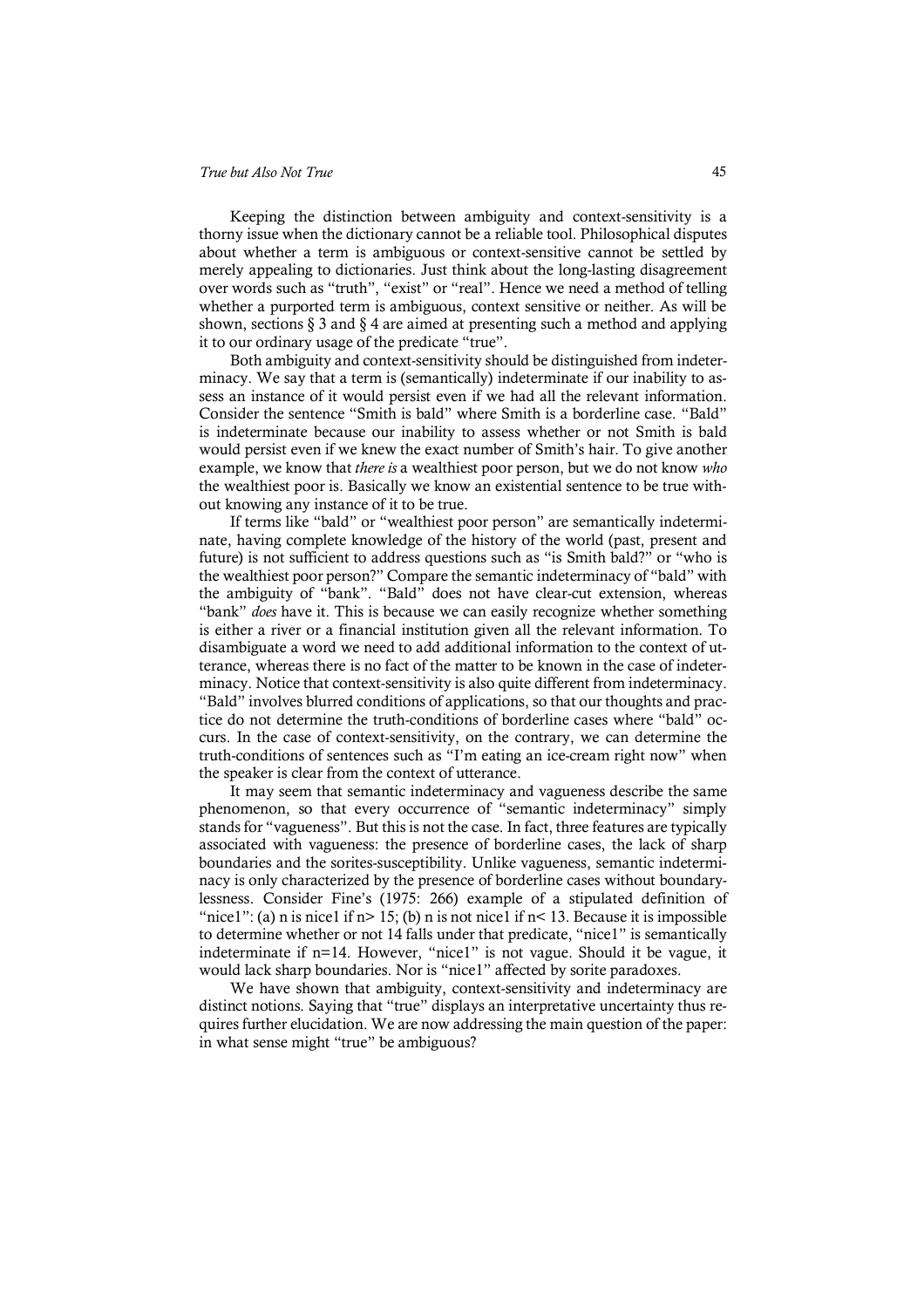## 2. Kölbel's Ambiguity Thesis

The sort of ambiguity we are going to examine is endorsed by Kölbel (2008). Kölbel argues that our ordinary usage of "true" expresses a deflationary concept (TRUTH-D) on some occasions, and expresses a substantialist concept (TRUTH-C) on other occasions. The deflationary concept is exhausted by some variant of the equivalence schema (e.g. the proposition that p is true iff p), whereas the substantialist concept is a "metaphysically interesting concept worthy of further analysis" (Kölbel 2008: 359). More specifically, TRUTH-C is defined by the principle that truth is objective, where objectivity is cashed out in terms of faultless disagreement. A truth-bearer is objective if and only if "disagreement about it cannot, as an a priori matter, be faultless" (Kölbel 2008: 376).

Let us explain Kölbel's view by way of example. Suppose that Sarah and Smith are having a disagreement about whether it is true or false that the voltage induced in a closed circuit is proportional to the rate of change of the magnetic flux it encloses. Since their disagreement is about one of Maxwell's equations, either Sarah or Smith must be wrong. The disagreement in question is not faultless. On the other hand, suppose that Sarah is now quarreling with Smith about whether oysters are tasty or insipid. Because taste judgments are not objective, it is not the case that one of them must be mistaken. Sarah and Smith are thus having a faultless disagreement.

According to Kölbel, competence with the predicate "true" requires knowing that the term expresses a deflationary concept on some occasions of use, and a substantialist concept on some other occasions. In turn, one must accept all the instances of the equivalence schema in order to be competent with the deflationary concept of truth; furthermore, being competent with the substantialist concept requires being acquainted with the notion of objectivity.

Kölbel argues that ordinary speakers are able to disambiguate TRUTH-D from TRUTH-C. As evidence for this claim, he asks us to consider the following two utterances:

- (U1) It is true that Chaplin is funny.
- (U2) Judgments (propositions, statements, beliefs, etc.) about what is funny cannot be true or false.

Kölbel observes that it is possible for the same speaker to utter both (U1) and (U2) without a change of mind or being confused. For there are two concepts of truth at stake: in (U1) "true" expresses the deflationary concept, which applies to all contents of thought/speech; in (U2) "true" (and "false") expresses a substantialist concept, which only applies to objective contents. In other terms, (U2) says that judgments about what is funny cannot be true-c (or false-c) because they are not objective, whereas "true" in (U1) does not discriminate between objective and subjective contents.

Kölbel's thesis is not just that "true" is ambiguous, but that it is ambiguous in a peculiar way. Unlike "coach" and "bank", which have mutually exclusive meanings, "true" functions as "dog", which has a general understanding ("dog" as canine) and a specific understanding ("dog" as male dog). As "dog" conveys both meanings, so does "true":

For all x, x is a dog-m iff x is dog-c and a male.

For all p, p is true-c iff p is true-d and p is objective.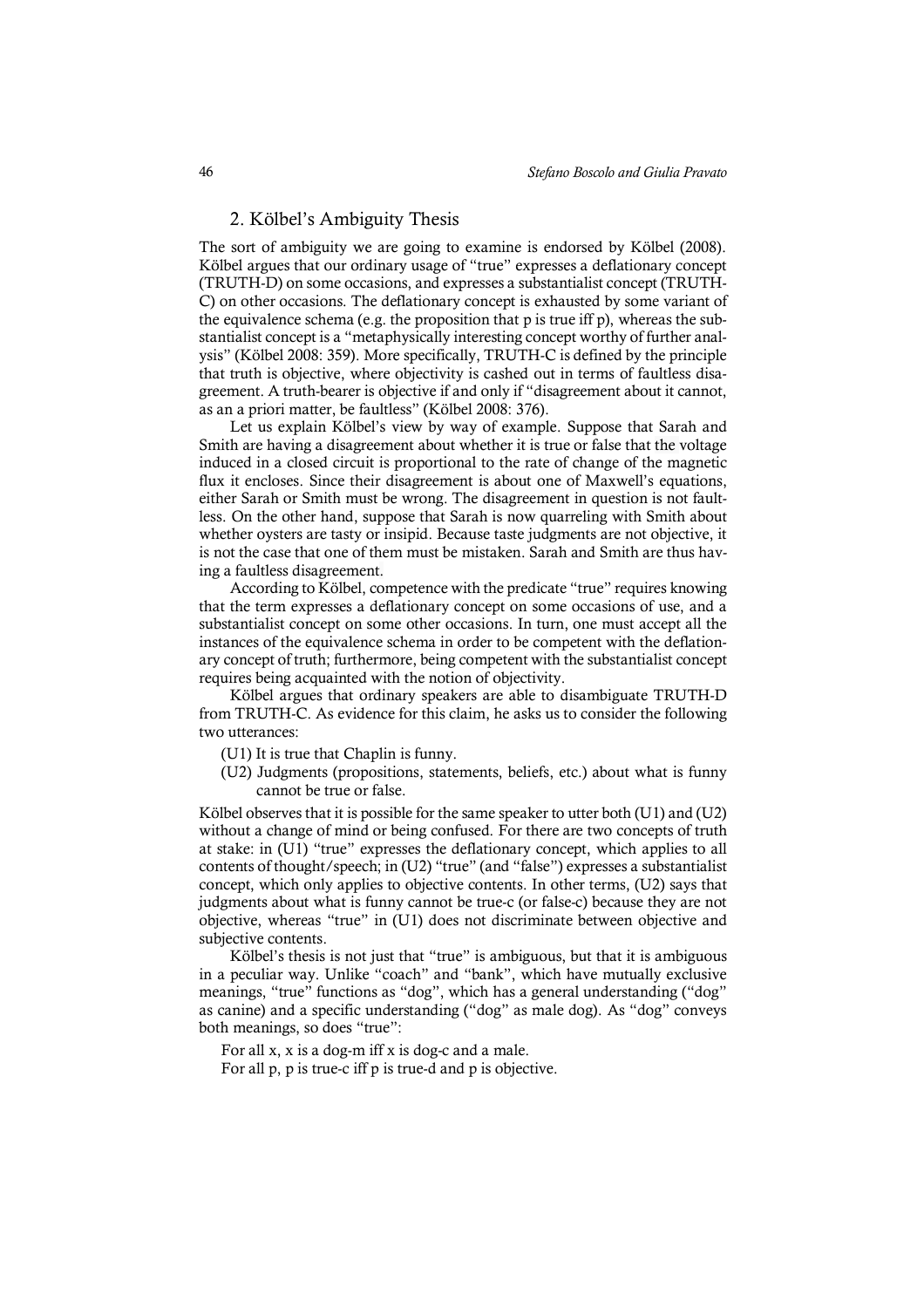To sum up, Kölbel's thesis is that "dog" and "true" are likewise ambiguous. What we want to do is to evaluate whether this thesis withstands empirical scrutiny. If that is the case, we should expect "true" to pass the same tests for ambiguity that "dog" also passes. Our general approach consists in putting the predicate "true" in utterances so as to highlight its purported ambiguous features. We shall then consider three well-established tests for detecting ambiguities: conjunction-reduction, contradiction and ellipsis. 2

# 3. The Ambiguity Thesis Under Test

Let us start with the test of *conjunction-reduction*. It consists in conjoining two sentences that contain a purportedly ambiguous term, and in showing that the resulting conjunction is zeugmatic. A chain of words is zeugmatic if it must be understood in two different ways in order to make sense. Consider, for instance, the adjective "light" in unambiguous sentences such as (1) and (2):

(1) The colors are light.

(2) The feathers are light.

We build a new sentence by conjoining (1) and (2):

(3) The colors and the feathers are light.

(3) passes the test, for it is clearly zeugmatic. This is evidence that "light" is ambiguous between "not dark" and "not heavy". Consider now the word "exist".

(4) Alghero exists.

(5) Numbers exist.

(6) Alghero and numbers exist.

Regardless of our view on the existence of mathematical objects, (6) is not zeugmatic. This result squares with philosophers' intuition that "exist" is unambiguous. Consider now the following examples where "true" occurs.

(7) That Chaplin is funny is true.

(8) That Chaplin died in 1977 is true.

We have encouraged two readings of "true" as expressing TRUTH-D in (7) and TRUTH-C in (8). But their conjunction does not seem to display any zeugmatic effect:

(9) That Chaplin is funny and that Chaplin died in 1977 are true.

The test seems to drive us to conclude that "true" is not ambiguous in Kölbel's sense. Unfortunately, the matter is a little trickier. Let us put the word "dog" to the test:

(10) Bitches are dogs.

(11) Fido is a dog.

(12) Bitches and Fido are dogs.

Neither (12) strikes us as zeugmatic. So we ought to conclude that "dogs" is unambiguous, which is not the result we expected. What went wrong? The problem is that conjunction-reduction does not seem to work on privative opposites, i.e. when a more general understanding implies a more specific one. Consider the term "lion".

(13) Lionesses are lions.

<sup>2</sup> The orthodox source for these tests is Zwicky and Sadock (1975).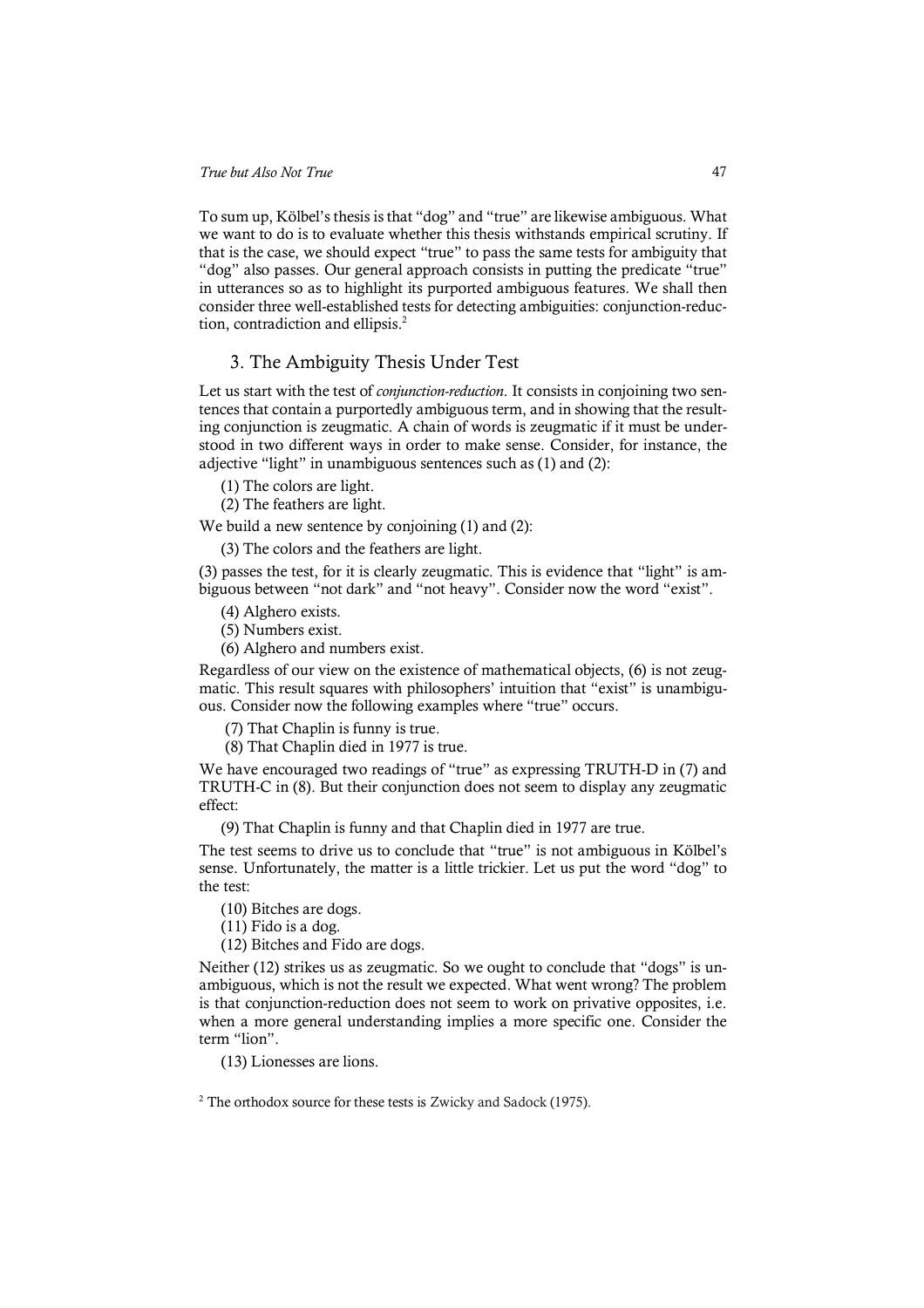(14) Simba is a lion.

(15) Lionesses and Simba are lions.

Conjunction-reduction fails to detect the ambiguity between feline and male lions. Also, think about the verb "drink", which has a general understanding (drink a liquid) and a specific one (drink alcohol). It is not clear how to emphasize that distinction within conjunction-reduction. Therefore, one may object, the test fails because it cannot display the sort of ambiguity that Kölbel has in mind.

Let us look at another test and see if we get different results. The test of *contradiction* is reliable as evidence to detect ambiguities in privative opposites. Accordingly, an expression is ambiguous if the same string of words can be used to say something that is simultaneously true and false of the same state of affairs. The seeming contradiction should go away as soon as we emphasize the two meanings of the ambiguous term. In this sense, (16), (17) and (18) are all ambiguous:

(16) She was funny [amusing] without being funny [strange].

(17) That bank [river-bank] isn't a bank [financial-bank].

(18) Bitches are dogs [canines] and aren't dogs [male canines].

As the test works on "dog", we can perform it on "true" as well. Consider the sentence

(19) "Chaplin is funny" is true, but it is also not true.

It does not seem that an ordinary English speaker can utter (19) without contradiction. But it is still possible that an ordinary English speaker may not recognize an ambiguity at first sight. After all, even the two understandings of "dog" sound rather unnatural. In other words, what if we specify that in the former instance of true we mean only that Chaplin is funny, whereas in the latter we mean that "Chaplin is funny" is objectively true?

(19') "Chaplin is funny" is true [true-d], but it is also not true [true-c].

Imagine a situation where I am having a conversation with a friend who says, "I watched Modern Times last night. Chaplin is so funny!" I nod in approval and say, "It's true!" Later on, another friend, a professional philosopher this time, comes to me and asks, "I've heard what you said earlier. But do you really believe that Chaplin is funny?" I pause for a second and then reply, "No, I do not believe that taste judgments can be true or false".

The bottom line is that natural language does not display two meanings of "true" unless we distinguish a serious, philosophical context from an ordinary one. That is why, we believe, the contradiction test fails when "true" occurs in *ordinary* speech; this is why we believe that "true" is not ambiguous in Kölbel's sense. But, one may object, what if a philosophical inquiry could reveal what the ordinary speaker is actually committed to? Perhaps the ordinary speaker could be driven to interpret the second occurrence of "true" in (19) as true-c. Assume that we ask an ordinary speaker, "do you think that Chaplin is funny in the same sense that it is true that Alghero is in Sardinia?" It is certainly possible that such an ordinary speaker, after being puzzled, would reply, "it doesn't sound right!" Notice that confusion may arise even after restating the same question on the word "exist". One could insist on the same ordinary speaker asking, "and so does Alghero exist in the same sense that numbers exist?" This question would give the ordinary speaker a hard time as well. At this point, we would need a philosophical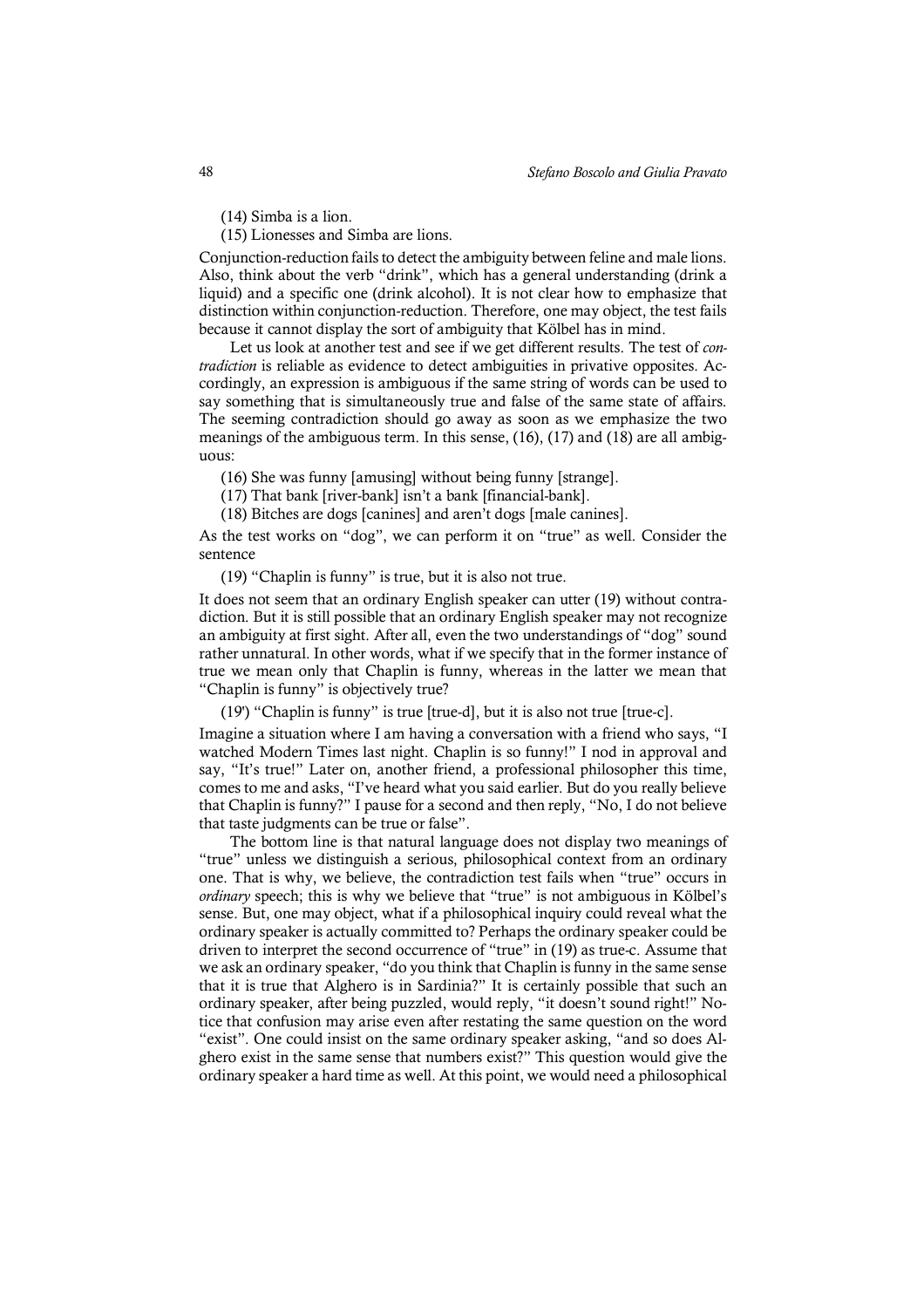argument to prove that "exist" and "true" are both unambiguous. But this objection, although legit, goes far beyond the aim of the contradiction test. The test neither provides a knock-down philosophical argument nor engages an ordinary speaker in a philosophical debate. It ought to grasp the ambiguity of "true" in utterances without whatsoever philosophical bias. If those utterances sound naïve and not deeply philosophical, then the test is doing its job right. Note that the test does not rule out that there may be *contexts* where the distinction between true-c and true-d holds. But detecting such a distinction is more suitable for a contextsensitivity test (see  $\S$  4).

An important caveat: we do not want to suggest that philosophers cannot posit two meanings of the word "true"; but we adhere to the principle that, paraphrasing Grice, *ambiguities are not to be multiplied beyond necessity*. To quote Kripke (1979: 243), "do not posit an ambiguity unless you are really forced to, unless there are really compelling theoretical or intuitive grounds to suppose that an ambiguity really is present".

Let us consider a further test to detect ambiguities. The *ellipsis* test aims to identify impossible conflicting interpretations in sentences of the form *X does/did Y and so does/did Z*. Impossible conflicting interpretations are different readings of the same term that become mutually exclusive once we put them in an elliptical clause. Consider

(20) I went to the bank.

(20) has two conflicting readings. It can mean either that I went to the money institute, or that I went to the river. Now we add an "and so did" clause,

(20') I went to the bank, and so did Bill.

We get two impossible conflicting interpretations. In fact, (20') cannot mean that I went to the money institute (or the river) and that Bill went to the river (or the money institute). These two readings are mutually excluded by (20'). As a result, "bank" must be ambiguous. Notice that "dog" has also two impossible conflicting readings:

(21) I had my dog castrated, and so did Bill.

Suppose that I have a male dog, but Bill has a female dog by the name of Mia. Since castration can be performed only on male dogs—the correct term for females is spaying, or neutering for both males and females—Mia cannot be castrated. As a result, (21) admits impossible conflicting interpretations. "Dog" is therefore ambiguous between dog and male dog.

It is interesting to run the ellipsis test on the word "child". Consider

(22) I adopted a child, and so did Bill.

"Child" can have conflicting interpretations. For instance, it can pick out either a girl or a boy. But these interpretations are not mutually exclusive when we add an "and so did" clause. My child does not need to have the same gender as Bill's one in order for (22) to make sense. It follows that "child" is not ambiguous. At best, it is context-dependent with respect to whether "child" refers to either a boy or a girl.

Now, consider a perverse and horrifying society where children are customarily castrated. <sup>3</sup> The sentence "I castrated a child, and so did Bill" has still conflicting interpretations, boy or girl, but this time they are mutually exclusive. Note

<sup>3</sup> An anonymous referee mentioned this grisly scenario.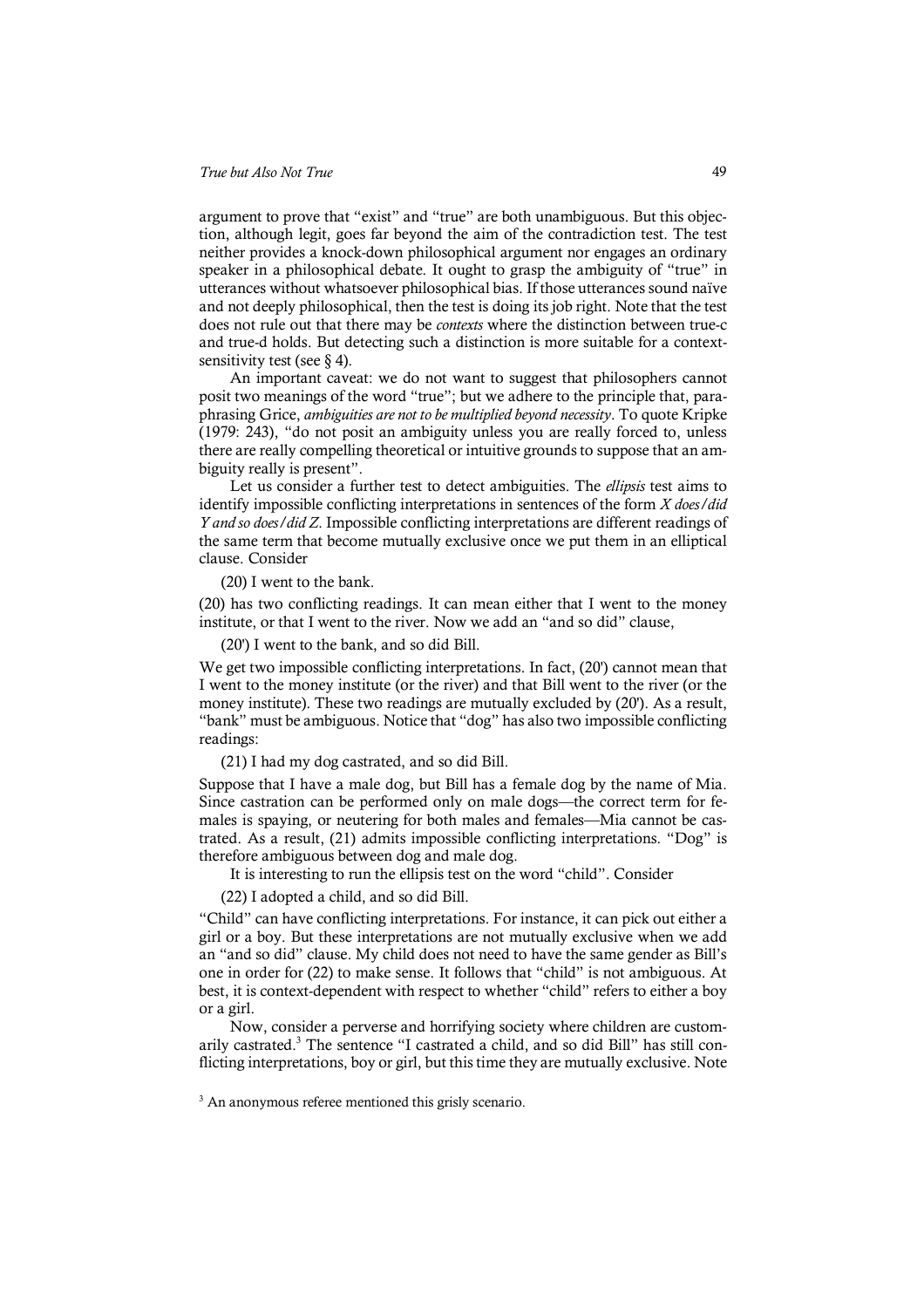that we have not changed the ordinary meaning of "child" but just imagined a scenario where "child" is ambiguous. There are however two important aspects to notice about this imaginary scenario: a) by running a thought experiment, as in the case of a perverse society, we force a change in the predominant context of utterance. Thought experiments have the power to induce ambiguities in a word via an alteration of the context of utterance, and they can be used to prove that a word is context-sensitive or ambiguous under possible scenarios. But we are employing the ellipsis test only to examine the behavior of "child" in ordinary contexts, and so we cannot help ourselves with any thought experiment; b) even if that thought experiment were valid, "child" would not be ambiguous in the same sense as "dog". In fact, "child" would display impossible conflicting interpretations that are polar opposites with respect to a gender feature (i.e. a child who can be castrated and another who cannot), $\frac{4}{3}$  rather than displaying privative opposites (i.e. a general meaning and a specific meaning).

Let us now see how "true" behaves in an ellipsis test. Consider

(23) I think that "Chaplin is funny" is true, and so does Bill.

Suppose that "true" has two conflicting interpretations, namely true-c and true-d. When I say that "Chaplin is funny" is true I simply mean that Chaplin is funny, whereas Bill means that Chaplin is funny and that we cannot have faultless disagreement on Chaplin's funniness. It seems to us that (23) makes sense despite the fact that Bill and I disagree on the objectivity of Chaplin's funniness. Conflicting interpretations of "true" are thus possible, and therefore "true" is not ambiguous. On the assumption that "true" has conflicting interpretations, we can at best conclude that "true" is context-dependent with respect to whether it refers to something that is either objective or subjective. We are going to say more about that assumption in the next section. Of course, it is possible to adopt a generic meaning of "true" and a specific meaning that is entailed by the generic one. But, we stress, this move is a provision rather than the way ordinary speakers commonly use "true" in a statement such as "X is funny" is true.

Here is what we have so far established. We have performed three tests in order to demonstrate that "true" is not ambiguous in Kölbel's sense. Our first conclusion is that the truth predicate fails every test we have presented. This should provide evidence that the truth predicate is not ambiguous in natural language. A corollary of our analysis is that even if "true" were ambiguous in a way that these tests could not detect, it would not have the same type of ambiguity as "dog". In fact, "dog" passes both the contradiction test and the ellipsis test. Again, "true" would not still be ambiguous in Kölbel's sense.

A final caveat: the tests for ambiguities must be handled with care and, in any case, the ambiguity theorist is free to insist that "true" is ambiguous in a manner that is undetectable by the tests. However, in the absence of a better account, Kölbel's proposal stands on shaky grounds.

<sup>4</sup> Two meanings are polar opposites with respect to a semantic feature *F* if they are identical except that the former can be represented as having *F* where the latter without having *F,* or the reverse (Zwicky and Sadock 1975: 6). To give another example, father and mother are polar opposites with respect to a gender feature.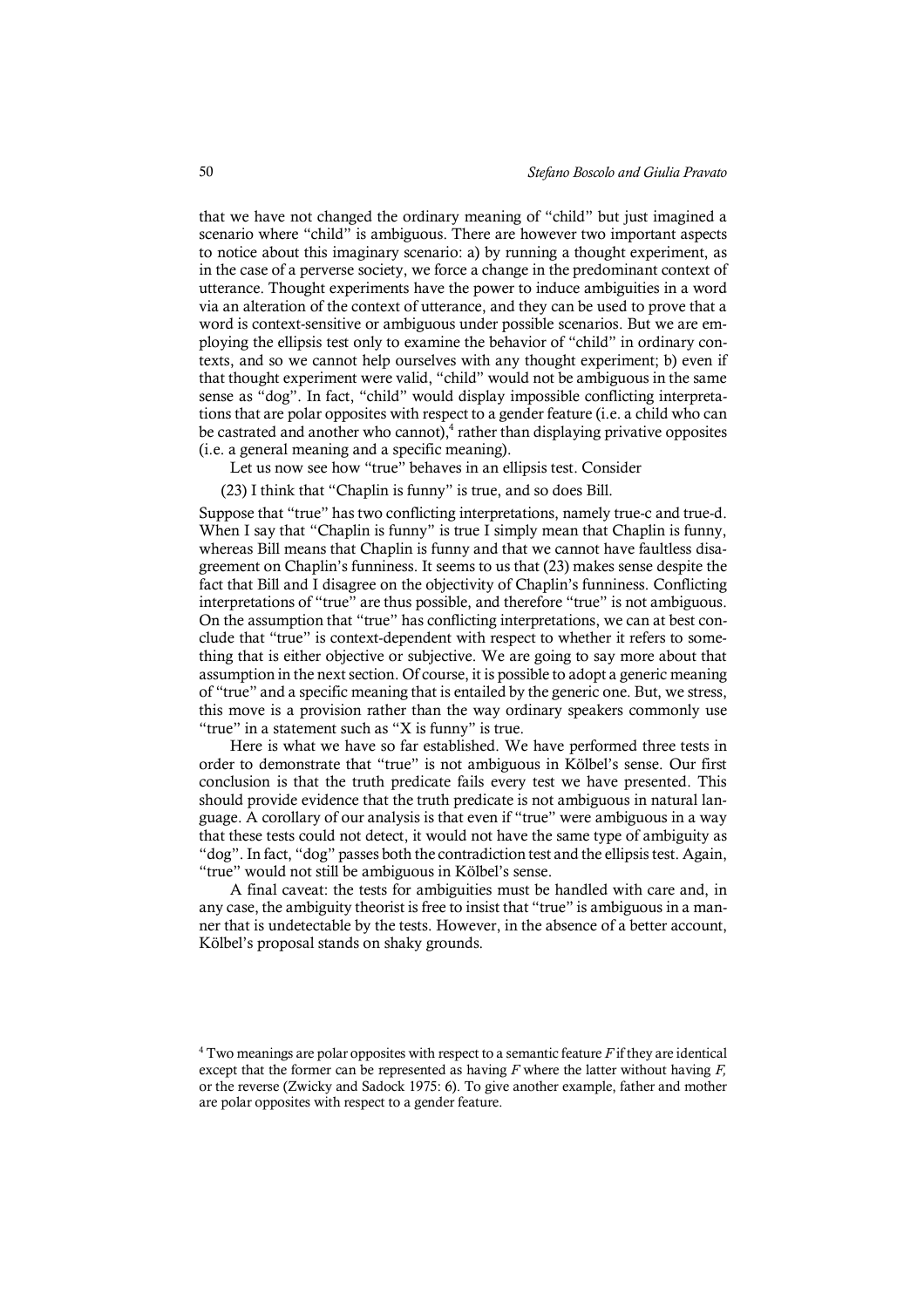## 4. A Look at the Context-Sensitivity Thesis

At the end of the last section we allegedly conceded that "true" might have two possible conflicting interpretations. In fact, one may be inclined to weaken Kölbel's thesis by saying that "true" is context-sensitive, in the sense that there are contexts where "true" means true-d and contexts where it means true-c. Before looking at our counter-argument, here is an important methodological proviso. We endorse the principle that if an expression is context-sensitive in English, that is a fact about the English *language*. So the context-sensitivity thesis cannot be disputed on the basis of philosophical arguments.

We want to argue against the context-sensitivity thesis by appealing to Cappelen and Lepore's inter-contextual disquotation test (ICD).<sup>5</sup> The test aims to detect whether or not an expression is context-dependent in ordinary language. An expression  $x$  is context-dependent iff one can assert that, for some sentence "S" containing *x*, there are false utterances of "S" even if S. For instance, consider the expression "I" in this sentence:

## (24) I'm German.

We want to evaluate whether there are false utterances of "I'm German" even if I'm German. The answer is clearly "yes", as there are contexts in which there are false utterances of (24); that is to say, when (24) is uttered by someone who is not German. Consider now the expression "that" in the sentence

#### (25) That's cute.

Are there false utterances of "that's cute" even if that's cute (said pointing to a kitty cat)? The answer is "yes". Just think about someone who is uttering that expression referring to someone/something that is not cute.

Since "I" and "that" are indexical, it should come as no surprise that such expressions pass ICD. The truth predicate, on the other hand, is more difficult to evaluate. Adopting Cappelen and Lepore's methodology, we ought to build a story (called "context shifting argument" or simply CSA) in which the alleged context-sensitive expression has true utterances while denying an actual use of that sentence.

Consider the word "red". An ICD for red would be as follows: there are false utterances of "apples are red" even though apples are red. To deny that "red" is context-sensitive, there must not be such utterances. Let us look at this CSA (adapted from Cappelen & Lepore 2003: 33):

Here are some red apples. An apple is red because it has red skin, so those apples have red skin. There are false utterances of "apples are red", not because red apples have changed color, but because the speaker cares about what is inside the apples rather than whether or not they are red.

This argument does not provide a convincing support for the context-sensitivity of red. So we cannot argue for the context-sensitivity of "red" on the basis of that

<sup>5</sup> We are aware that Cappelen and Lepore's work is much controversial insofar as they use their test in order to argue that few purported contextually dependent expressions are such. We are also aware that there are other tests for context-sensitivity; for instance, the agreement-based tests used by Cappelen and Hawthorne (2009). Nonetheless, we would like to note that, unlike ambiguity, there is not a set of standard tests for context-sensitivity. In this respect, we view Cappelen and Lepore's ICD as a worthy attempt.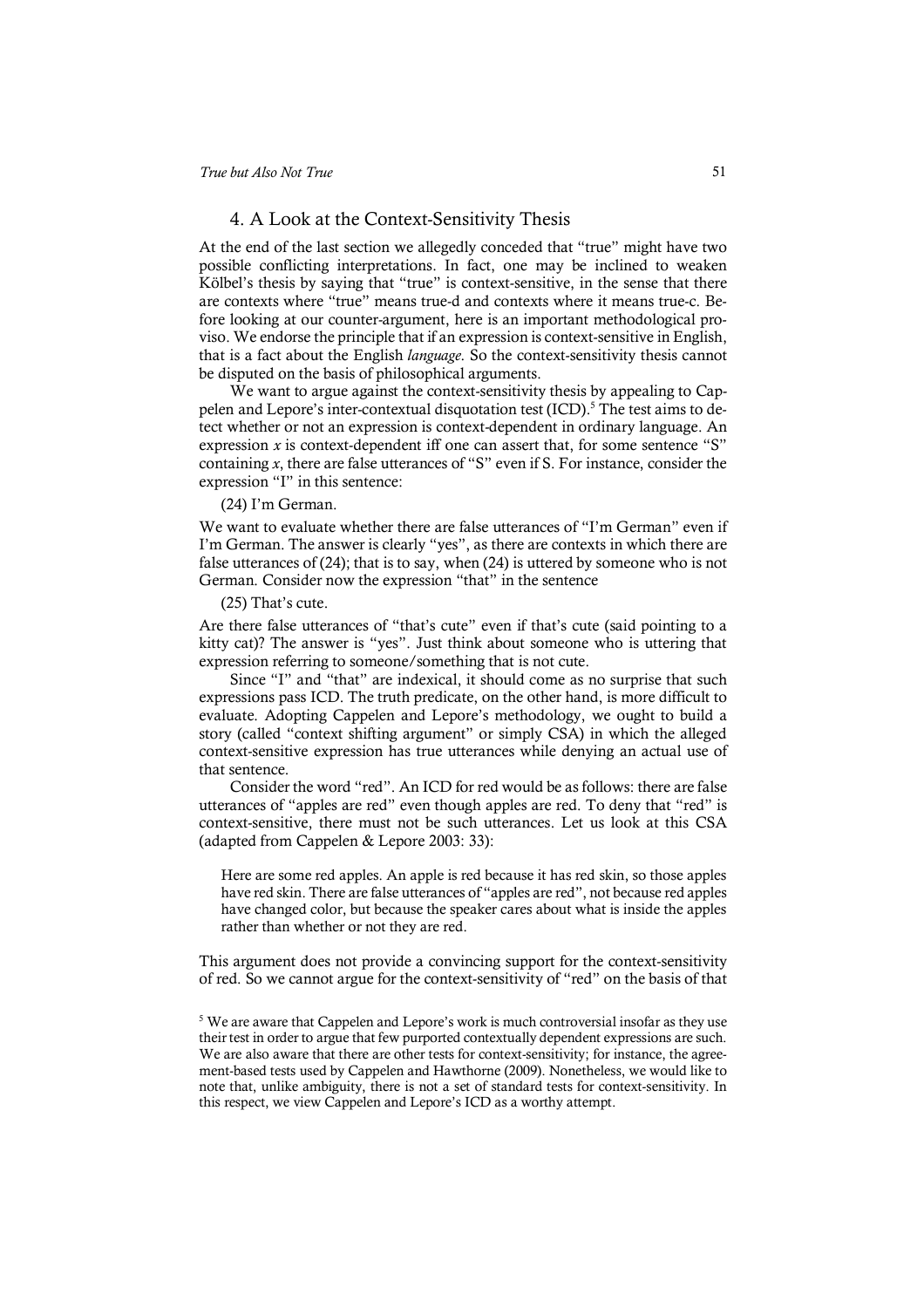CSA. Of course, the burden of proof in every ICD depends on the CSA we devise, and on how much the CSA is persuasive. Let us now turn to the predicate "true". Consider

(26) It is true that Chaplin is funny.

We want to evaluate whether there can be false utterances of "it is true that Chaplin is funny" even if it is true that Chaplin is funny. What sort of CSA are we looking for? Kölbel's examples of "true-d" and "true-d" put some constraints on what an appropriate CSA should be. Consider the following CSA:

Smith is saying that "Chaplin is funny" is true, and by that he simply means that Chaplin is funny. There is a false utterance of "the judgment that Chaplin is funny is true" not because Smith thinks that Chaplin is not funny, but because he also believes that taste judgments are neither true nor false.

Here we are actually telling a story that includes two "target contexts". In an ordinary context, Smith is saying that he believes that it is true that Chaplin is funny, whereas in a philosophical context (when he discusses taste judgments) Smith believes that it is not true that Chaplin is funny. That may be acceptable for Smith, insofar as he is a contextualist about truth, but our intuition on this CSA is that Smith ought to make up his mind. In fact, we are entitled to ask, "OK, but do you believe that Chaplin is funny or not?" What looks bizarre is that Smith is not able to answer a simple question like that without summoning two contexts: one where Chaplin is funny, and one where Chaplin is not funny because taste judgments are neither true nor false. Compare this situation with the case of "I'm German". Even though "I" is context-sensitive, Smith will have no problems in answering the question, "are you German?". Smith will not say, "well, that depends!", and then mention different contexts in which he would employ the word "I". In Cappelen and Lepore's lingo, the problem is that Smith's CSA is an ICSA (impoverished CSA), an argument where the alleged context-sensitive expression is neither asserted nor denied to describe a target context. In our example, Smith says that "Chaplin is funny" is neither true nor false while he is describing a philosophical context; that is to say, he neither asserts nor denies that "Chaplin is funny" is true in that target context.<sup>6</sup> To pass ICD, we must be able to build a real CSA (RCSA) where the alleged context-sensitive expression is either asserted or denied in *every* target context. But Smith's CSA does not pass ICD; therefore, we conclude that the truth predicate does not seem to be context-sensitive in Kölbel's sense.

Let us now consider a more fine-grained CSA.<sup>7</sup>

Smith is saying that "Chaplin is funny" is true and by that he simply means that Chaplin is funny. There is a false utterance of "the judgment that Chaplin is funny is true", not because Smith thinks that Chaplin is not funny but because "Chaplin is funny" is not true in the same sense as "Alghero is in Sardinia" is true. Indeed, "Alghero is in Sardinia" is true because it is an objective fact of the matter; whereas "Chaplin is funny" is true merely because Smith believes it is true, but he is also aware that taste judgments are not objective.

 $6$  We assume that if someone says that  $\langle p \rangle$  is neither true nor false, then she neither asserts <p> nor denies <p>.

<sup>&</sup>lt;sup>7</sup> We thank an anonymous referee for drawing our attention to this CSA.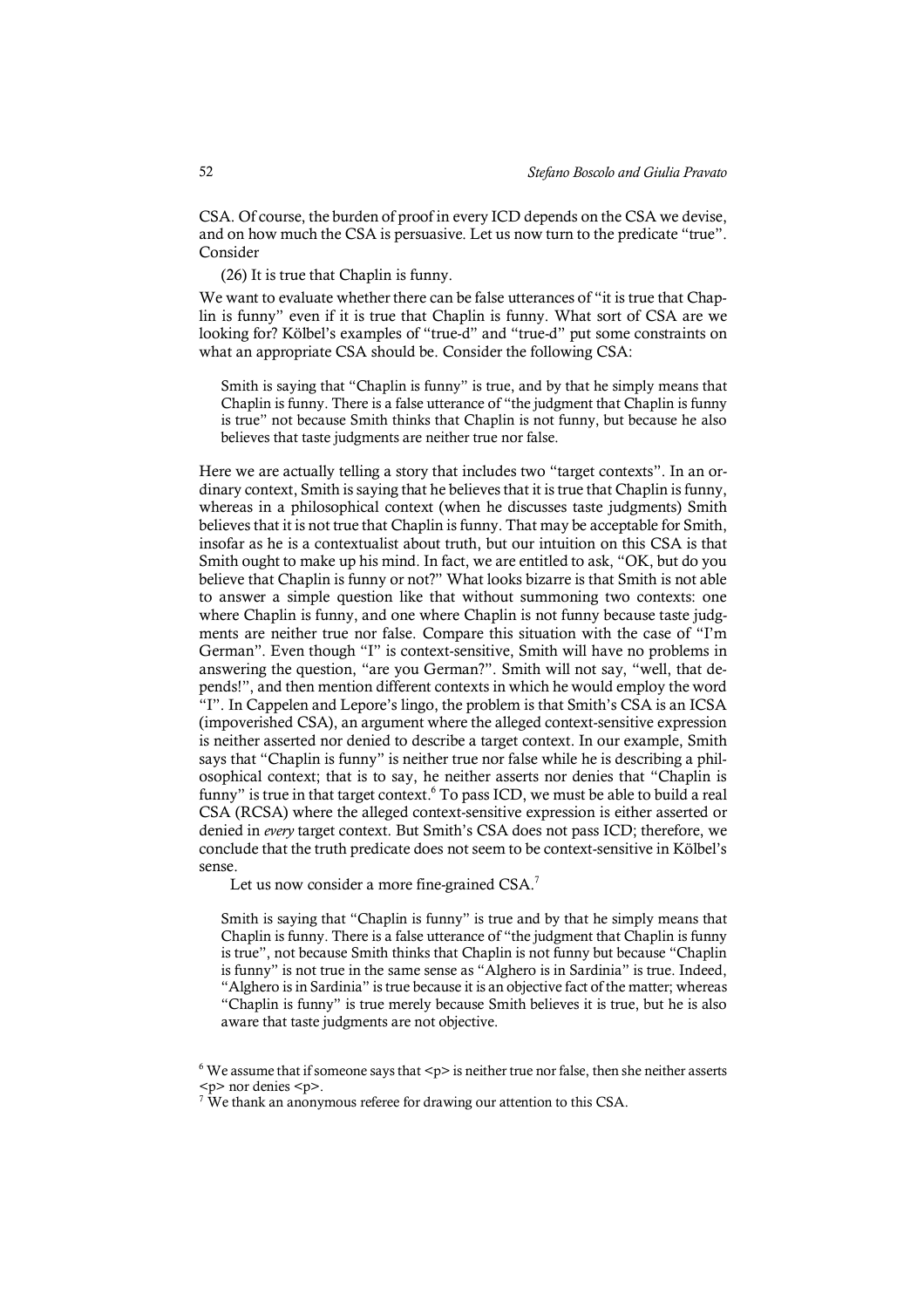Which CSA is the above? Is a RCSA or an ICSA? This story is trickier than the previous one, so it requires a bit more endeavor. *Prima facie*, we have two target contexts: one (a) where Smith says that "Chaplin is funny" is true, and one (b) where Smith says that "Chaplin is funny" is not true in the same way as "Alghero is in Sardinia" is true (we can equivalently say that Smith denies that "Chaplin is funny" is true in the same way as "Alghero is in Sardinia" is true).

The second context, (b), can be interpreted in two ways. Under the first interpretation, (b1), Smith asserts that it is true that being in Sardinia (an objective fact of the matter) is not the same as being funny (a taste matter); under the second interpretation, (b2), Smith says that "Chaplin is funny" (a taste judgment) is neither true nor false, and that "Alghero is in Sardinia" (an objective judgment) is true.

Notice that under the second interpretation, (b2), we get three target contexts in total after eliminating the conjunction: first, (a) Smith asserts that "Chaplin is funny" is true; secondly, (b2 E $\wedge$ ) Smith says that "Chaplin is funny" is neither true nor false; thirdly, (b2 E $\land$ ) Smith asserts that Alghero is in Sardinia. Because Smith neither asserts nor denies that "Chaplin is funny" is true in one conjoint, then the interpretation (b2) yields an ICSA.

Let us now look at the first interpretation (b1). Here we have two contexts: first, (a) Smith asserts that "Chaplin is funny" is true; secondly, (b1) Smith asserts that it is true that being funny is not the same as being in Sardinia. Given the equivalence schema, in (a) Smith simply asserts that Chaplin is funny, and in (b1) he simply asserts that being funny is not the same as being in Sardinia. However, it seems to us that Smith is actually making two assertions, (a) and (b1), about what is funny; not about what is true. At the end of the day, we agree that being funny is not the same as being located in Sardinia, because the former is a subjective property and the latter is an objective property; however, we do not need two meanings of "true" in order to make sense of the distinction between subjective judgments and objective ones. To put it another way, Smith is just saying that being funny is a subjective judgment, whereas being in Sardinia has an objective status.

If our considerations are correct, then the predicate "true" is not contextsensitive in Kölbel's sense. Of course, a possible reply is to blame the theoretical apparatus we have used. This is a fair objection, but our argument aims to prove that "true" is not context-sensitive in Kölbel's sense within Cappelen and Lepore's analysis of context-shifting arguments. Insofar as we adopt their technical apparatus, we can conclude that the ordinary usage of the truth predicate does not seem to be context-sensitive in Kölbel's sense.

#### 5. Conclusions

We have argued that "true" in English is neither ambiguous nor context-sensitive. More precisely, we have claimed that the English truth predicate does not have these properties in the specific way envisaged by Kölbel.

For all we have said, "true" could be ambiguous or context-sensitive in other ways. We allege that the manner in which TRUTH-C is defined, i.e. by means of the notion of faultless disagreement, may be held accountable for the stumbling block to passing the tests. We acknowledge that people have faultless disagreements on taste judgments, but this does not seem to require that truth must be